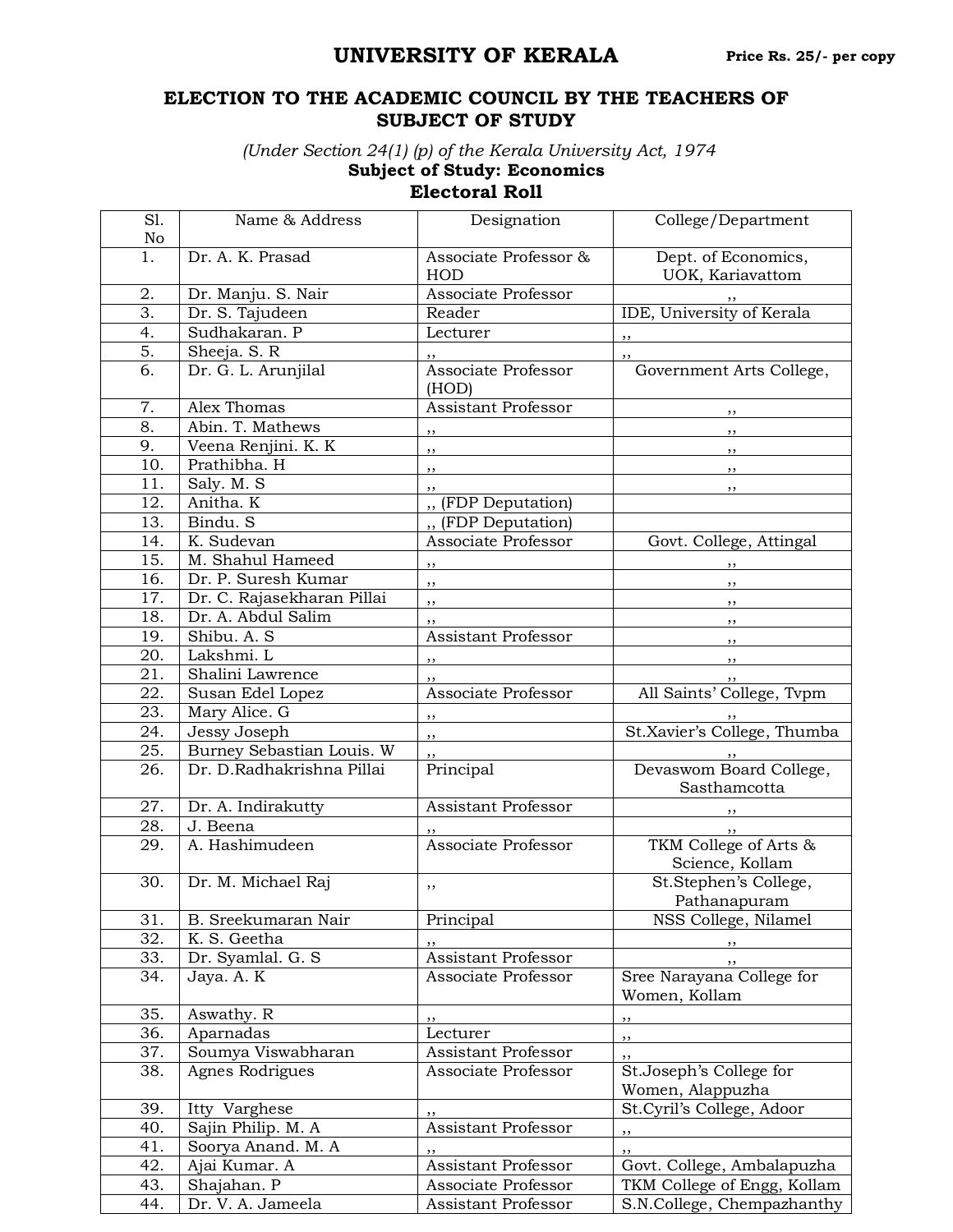| 45.               | Raji Raveendran                |                                  | , ,                                  |
|-------------------|--------------------------------|----------------------------------|--------------------------------------|
| 46.               | Vinod. C. Sugathan             | Associate Professor              |                                      |
| 47.               | Mathew Varghese                | ,,                               | Christian College,                   |
|                   |                                |                                  | Chengannur                           |
| 48.               | Lalu Varghese                  | ,,                               | ,,                                   |
| 49.               | Elizabeth Varghese             | ,,                               | $, \,$                               |
| 50.<br>51.        | K.G. Varghese<br>Jisha John    | ,,                               | ,,                                   |
| 52.               | Suby Elizabeth Oommen          | ,,<br><b>Assistant Professor</b> | $, \,$                               |
| 53.               | Biji Abraham                   |                                  | ,,                                   |
| 54.               | Dr. Susan Abraham              | ,,                               | ,,                                   |
| $\overline{55}$ . | Dafna Joan D'Souza             | ,,<br>Associate Professor        | ,,<br>Fatima Mata National           |
|                   |                                |                                  | College, Kollam                      |
| 56.               | Jessy Jacob                    | ,,                               | ,,                                   |
| 57.               | Francis Morris. A              | ,,                               | ,,                                   |
| 58.               | Irene Vas. G                   | ,,                               | $, \,$                               |
| 59.               | Dr. Usha. L. R                 | ,,                               | ,,                                   |
| 60.               | A. R. Titus                    | <b>Assistant Professor</b>       | ,,                                   |
| 61.               | Mary Antony                    | , ,                              |                                      |
| 62.<br>63.        | Shalini Mathews                | ,,                               |                                      |
| 64.               | Ratheesh C<br>A. Krishna Kumar | ,,<br>Associate Professor        | Iqbal College, Peringammala          |
| 65.               | C. Ajayakumar                  |                                  | Sree Narayana College,               |
|                   |                                | ,,                               | Cherthala                            |
| 66.               | P. Sherly                      | ,,                               | ,,                                   |
| 67.               | <b>B.</b> Sudheer              | <b>Assistant Professor</b>       | ,,                                   |
| 68.               | Dr. T. V. Ushadevi             | , ,                              | ,,                                   |
| 69.               | Sreedevi Gopalakrishnan        | ,,                               | $, \,$                               |
| 70.               | Seena. V                       | ,,                               | $, \,$                               |
| 71.               | Adarsh                         | ,,                               | ,,                                   |
| $\overline{72}$ . | Dr.K.Maya                      | Associate Professor              | Sree Narayana College,<br>Kollam     |
| 73.               | Beena Rajan. R                 | Associate Professor              | ,,                                   |
| 74.               | Dr. S.Jayasree                 | Associate Professor              | ,,                                   |
| 75.               | S.P.Kumar                      | Assistant Professor              | ,,                                   |
| 76.               | Sindhu Prathap                 | <b>Assistant Professor</b>       | ,,                                   |
| 77.               | Aparna P.                      | <b>Assistant Professor</b>       | , ,                                  |
| 78.               | Vidhya E.A.                    | Assistant Professor              | , ,                                  |
| 79.               | Bibin Prabhu                   | <b>Assistant Professor</b>       | ,,                                   |
| 80.               | Prabhavathi. C                 | ,,                               | Sree Narayana College,<br>Punalur    |
| 81.               | Dr.P.K.Varghese                | Associate Professor              | Bishop Moore College,<br>Mavelikkara |
| 82.               | Ranjith Mathew Abraham         | Associate Professor              | ,,                                   |
| 83.               | Shibin Philip                  | Assistant Professor              | ,,                                   |
| 84.               | T.Shobhanakumari Amma          | Associate Professor              | MSM College, Kayamkulam              |
| 85.               | Satheesh Soman                 | Assistant Professor              | ,,                                   |
| 86.               | Nizia Ameer                    | Assistant Professor              | , ,                                  |
| 87.               | Deepthi Gopinath               | Assistant Professor              | ,,                                   |
| 88.               | Dr.N.Madhava Menon             | Associate Professor              | NSS College, Cherthala               |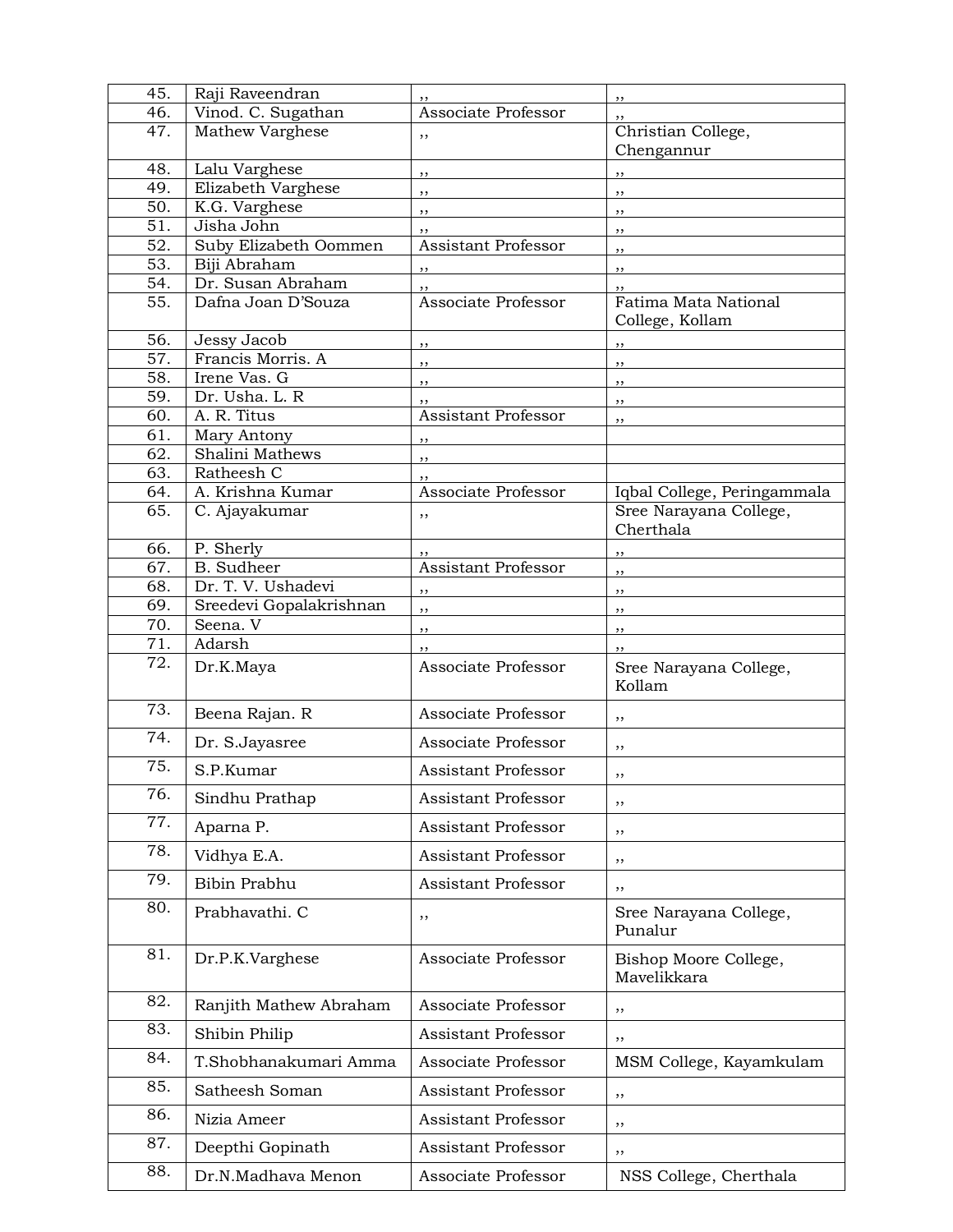| 89.  | G.V.Rajiprasad                  | Assistant Professor (on<br>deputation FIP) | ,,                                                 |
|------|---------------------------------|--------------------------------------------|----------------------------------------------------|
| 90.  | Vijayalekshmi. P. J.            | <b>Assistant Professor</b>                 | ,,                                                 |
| 91.  | Remya Krishnan. R               | " (FDP Deputation)                         | ,,                                                 |
| 92.  | Remya Mohandas S.               | Lecturer                                   | ,,                                                 |
| 93.  | N.Lakshmi                       | Lecturer                                   | ,,                                                 |
| 94.  | Thomas Mathew                   | <b>Assistant Professor</b>                 | Govt. College, Nedumangad                          |
| 95.  | Sibi Natuvilakandy              | <b>Assistant Professor</b>                 |                                                    |
| 96.  | Sheela. M. S                    | <b>Assistant Professor</b>                 |                                                    |
| 97.  | Sineesh. K. V                   | <b>Assistant Professor</b>                 | KNM Govt. Arts & Science<br>College, Kanjiramkulam |
| 98.  | Reshmi. K. Sasi                 |                                            |                                                    |
| 99.  | Dr.Anitha Ramachandran          | Assistant Professor                        | M G College, Tvpm                                  |
| 100. | Mini M. Nair                    | <b>Assistant Professor</b>                 | ,,                                                 |
| 101. | H. Kishore                      | Assistant Professor                        | ,,                                                 |
| 102. | Dr.Anilkumar. B                 | <b>Assistant Professor</b>                 | ,,                                                 |
| 103. | Saritha. .S                     | Assistant Professor                        | ,,                                                 |
| 104. | Anupama P. Nair                 | Assistant Professor                        | ,,                                                 |
| 105. | Shrija Muraleedharan<br>Nambiar | <b>Assistant Professor</b>                 | ,,                                                 |
| 106. | Rajalekshmi. C                  | Associate Professor                        | B.J. M. Govt. College,<br>Chavara                  |
| 107. | Padmaja D. Nampoothiri          | Associate Professor                        | Sanatana Dharma College,<br>Alappuzha              |
| 108. | C. Narayan Lal                  | Associate Professor                        | ,,                                                 |
| 109. | V.C. Asokan                     | Associate Professor                        | ,,                                                 |
| 110. | S. Rajeshkumar                  | Associate Professor                        | ,,                                                 |
| 111. | V.R Prabhakaran Nair            | Assistant Professor                        | ,,                                                 |
| 112. | V. Anupama                      | <b>Assistant Professor</b>                 | ,,                                                 |
| 113. | Jacob Chandi                    | Assistant Professor                        |                                                    |
| 114. | Midhun. V. P                    | Assistant Professor                        | Govt. Law College, Tvpm                            |
| 115. | D. D. Radhakrishna Pillai       | <b>DDO</b>                                 | Sree Ayyappa College,<br>Thiruvanvandoor           |
| 116. | Dr. V. Surendran Nair           | Associate Professor                        | University College, Tvpm                           |
|      | 117. S. Gopalakrishnan          | ,,                                         | ,,                                                 |
| 118. | Dr. R. Raveendran Pillai        | ,,                                         | ,,                                                 |
| 119. | K. Sudha                        | , ,                                        | ,,                                                 |
| 120. | Nagaraja Naidu                  | ,,                                         | $, \,$                                             |
| 121. | Anilkumar. P                    | <b>Assistant Professor</b>                 | $, \,$                                             |
| 122. | Dr. M. P. Abraham               | ,,                                         | $, \,$                                             |
| 123. | Priyesh. C. A                   | ,,                                         | ,,                                                 |
| 124. | Shijo Philip                    | ,,                                         | ,,                                                 |
| 125. | Dr. Aabha Benjamin              | $, \,$                                     | $, \,$                                             |
| 126. | Dr. Jomon Mathew                | ,,                                         |                                                    |
| 127. | S. Gangadevi                    | ,,                                         | VTM NSS College,                                   |
|      |                                 |                                            | Dhanuvachapuram                                    |
|      | 128. L.G. Priya                 | $, \,$                                     | $, \,$                                             |
| 129. | Ranjit. N. R                    | ,,                                         | ,,                                                 |
| 130. | A. R. Prathibha Kumari          |                                            | Govt. College for Women,                           |
| 131. | Shanu. S                        |                                            | Tvpm                                               |
| 132. | Dr. Beena Nayar                 |                                            | ,,                                                 |
|      |                                 |                                            | ,,                                                 |
| 133. | Dr. Geetha Devi. S              |                                            | $, \,$                                             |
| 134. | V. Uma Jyothi                   |                                            | $, \,$                                             |
| 135. | Dr. Godwin. S. K                |                                            | , ,                                                |
| 136. | Dr. Christabell. P. J.          |                                            | , ,                                                |
| 137. | Dr. Sudheesh Kaipacherry        |                                            | ,,                                                 |
| 138. | Pillai U. V. Lekshmi            |                                            | ,,                                                 |